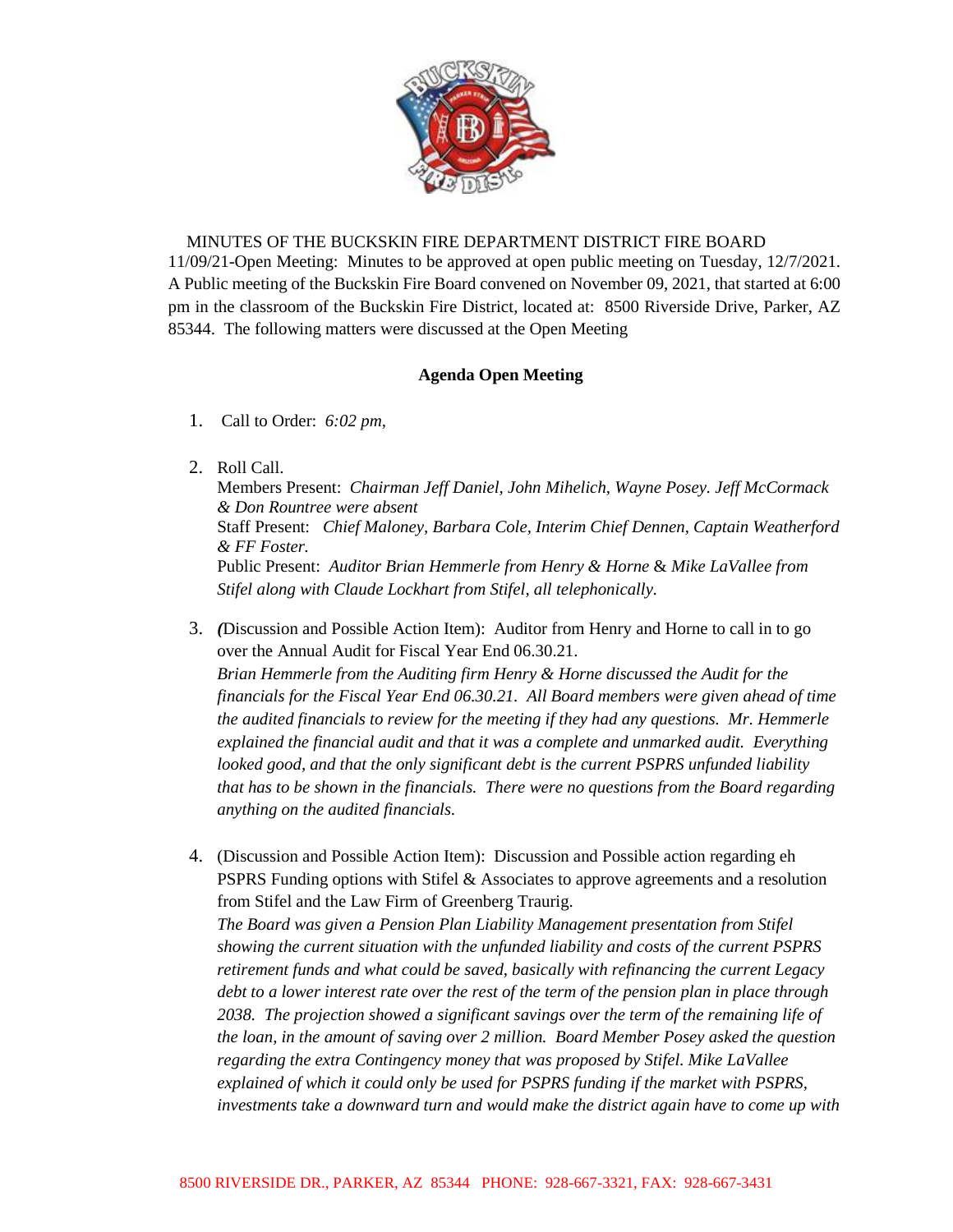

*more dollars to bring down the debt to keep the contributions within the normal ranges. But this was not a requirement to have a Contingency fund as the District is already putting extra dollars in a County Reserve Fund to help with any fluctuations in the PSPRS market, and that the contingency whether used or not is part of the loan and that it too entails paying back interest on the extra money. The Resolution discussed by Stifel would allow the sale and execution and delivery of certificates of participation in a leaseback agreement to provide the necessary financing for the purposes of paying down the legacy portion of PSPRS and delegating authority to the district signatures from the Board Chairman or any other Board member to be able to sign agreements to keep the transaction moving forward. A motion was made by Wayne Posey to except the Resolution proposed by Stifel to allow for any Board member to sign and to move forward with the financing proposed, except to remove the contingency money of \$917,124 and to allow any Board member to sign for any agreements, along with a second from John Mihelich. There were no comments or questions prior to voting. Ayes: Daniel, Posey & Mihelich Nays: Absent: Rountree & McCormack Abstain: Chairman Daniel: Motion passed by a majority vote on agenda item #4.*

5. (Discussion and Possible Action Item): Discussion and Possible action regarding Fire Chief Hiring process using Human Resource Strategies, Brenda Tranchina, for the recruitment & selection process.

*Chief Maloney discussed with the board that the current fee is \$16,000, and the last time that they had used Human Resource Strategies that it had only increased in price by \$2,000 and that was back in 2017/2018. He had also let the Board know that if they wanted to go to a national search, it would be an additional \$1,000. Human Resource Strategies does all the recruitment and selection process for the Board to make their final decision. A motion was made by Wayne Posey to hire Human Resource Strategies, Brenda Tranchina to find a new Fire Chief and to pay the additional \$1,000 for a national search, along with a second from Jeff Daniel. There were no other comments or questions prior to voting. Ayes: Daniel, Posy & Mihelich Nays:* 

*Absent: Rountree & McCormack*

*Abstain:*

*Chairman Daniel: Motion passed by a majority vote on agenda item #5.*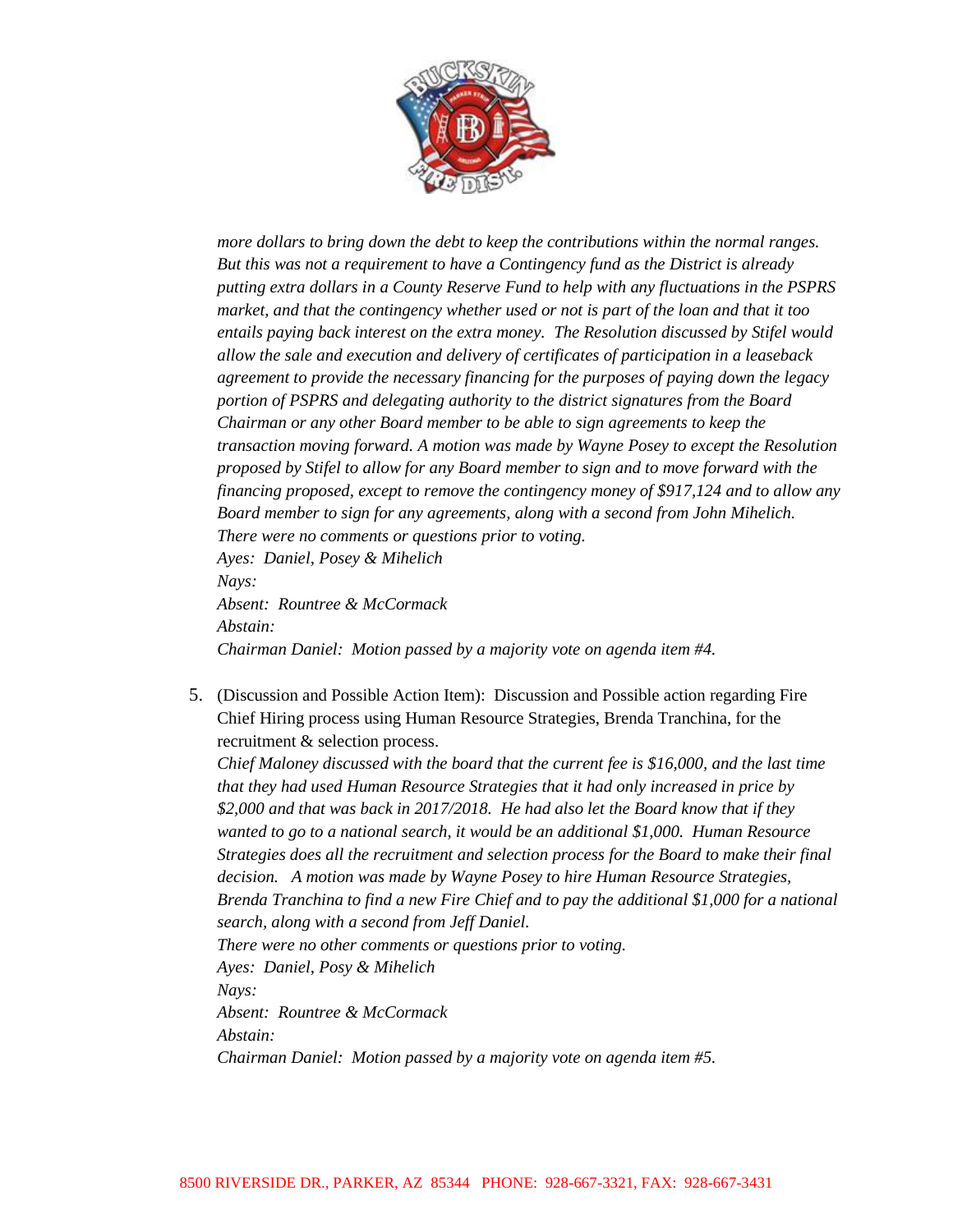

- 6. (Discussion and Possible Action Item): Discussion to amend the current pay scale for Chief Position as recommended to reflect the Parker IGA by Human Resource Strategies. *Discussions included the suggestions from Brenda Tranchina, Human Resource Strategies to include an extra incentive for being the Chief for Parker also. A motion was made by Wayne Posey to keep the current 15 merit scale but to end at \$122K at the highest level and that if the board wanted to add an additional incentive they could do so, but not change the pay scale to reflect the incentive for Parker, if necessary, along with a second from Jeff Daniel. There were no comments or questions prior to voting. Ayes: Daniel, Posy and Mihelich Nays: Absent: Rountree & McCormack Abstain:*
- 7. **Call to the Public.** Consideration and discussion of comments from the public. *Those wishing to address the Buckskin Fire District Board need not request permission in advance Pursuant to A.R.S. § 38-431.01(G), the Fire District Board is not permitted to discuss or take any action on items raised in the call to the public that is not specifically identified on the Agenda. However, individual Board members may be permitted to respond to criticism directed to them. Otherwise, the Board may direct that staff review the matter or ask that the matter be placed on a future agenda.* Public input is limited to two (2) minutes per session unless a greater amount of time is approved by the Board. *The Fire District Board cannot discuss or take legal action on any issue raised during the Call to the Public that is not on the current Agenda, due to restrictions of the Open Meeting Law.*

*Chairman Daniel: Motion passed by a majority vote on agenda item #6.*

*No public comments.*

8. (Action Item): Approval of Minutes submitted for the Open Meeting held on October 12, 2021. *. Motion made by Wayne Posey for the approval of Minutes for the meeting of 10/12/2021as written, along with a second from John Mihelich. There were no comments or questions prior to voting*. *Ayes: Daniel, Posey, & Mihelich. Nays: Absent: Rountree & McCormack Abstain: Chairman Daniel: Motion passed by a majority vote on agenda item #8.*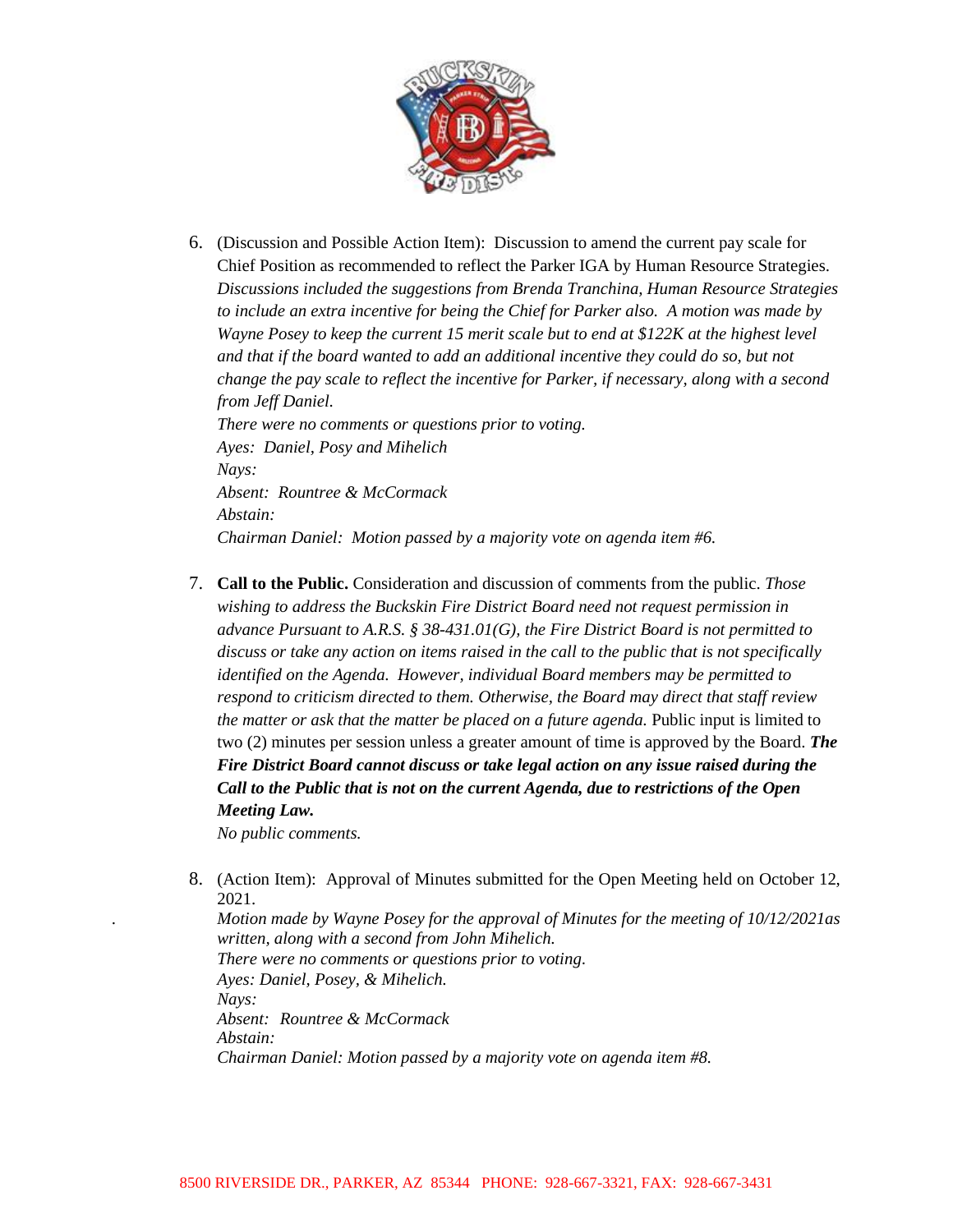

9. (Action Item): Approval of Minutes submitted for the Open Meeting held on October  $19<sup>th</sup>$ , 2021.

*Motion was made by Wayne Posey to approve the minutes held on October 19th with a few changes made regarding the details of the contract with Interim Chief Dennen, along with second from John Mihelich. There were no comments or questions prior to voting. Ayes: Daniel, Posey & Mihelich Nays: Absent: Rountree & McCormack Abstain: Chairman Daniel: Motion passed by a majority vote on agenda item #9.*

10. (Action Item): Discussion and Possible Action: Acceptance of monthly expense report 10/01/21 – 10/31/21. All transactions approved by Administrative Fire Chief; documentation for these expenses were reviewed and authorized by a minimum of two Fire Board Members whose signatures are on the warrants issued to vendor(s), as per Buckskin Fire District policy and procedures. *Wayne Posey inquired about \$27,330 that was deposited into the Apparatus fund, of which Chief Maloney explained that it came from the Health Insurance pool that the District is a member of and that the pool had done very well this year and it was a refund that we were not expecting and since the Capital reserve is under funded that is where we had deposited the funds. Mr. Posey stated that when money is deposited into any fund that is not the pension fund that it just goes away, of which Chief Maloney stated that all funds in any of the reserve funds must be board approved before they can be used.*

A m*otion was made by Wayne Posy to approve the monthly financial reports and expense reports for 10/01/2021 -10/31/2021 and to move the \$27, 330 from the Apparatus fund into the Pension reserve fund, along with a second from John Mihelich. There were no comments or questions prior to voting. Ayes: Daniel, Posey, & Mihelich. Nays:*

*Absent: Rountree & McCormack Abstain: Chairman Daniel: Motion passed by a majority vote on agenda item #10.*

11. (Action Item): Discussion and Possible Action signing of memo agreement between BFD & Interim Chief Pat Dennen. *A motion was made by Wayne Posey to approve the signing of the Memo Agreement between Chief Pat Dennen and Buckskin Fire District as a legal binding agreement as written as an At-will, non-benefited interim Chief, along with a second from John Mihelich.*